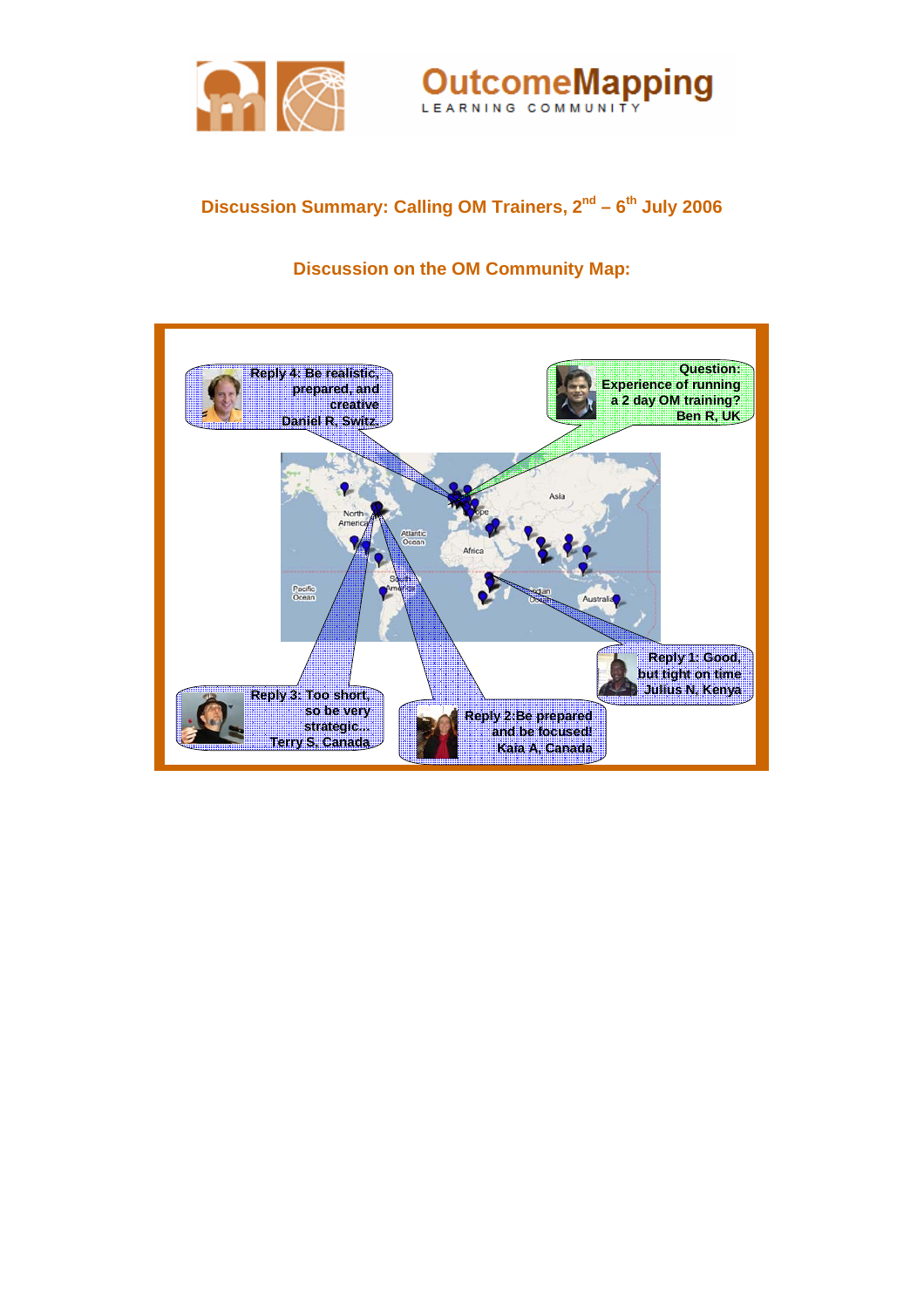



## **Discussion Summary: Calling OM Trainers**

Prepared by Ben Ramalingam  $6<sup>th</sup>$  July 2006 Link to discussion online: <http://www.outcomemapping.ca/forum/viewtopic.php?t=30>

**Original Email**  [Ben Ramalingam,](http://www.outcomemapping.ca/members/member.php?id=2) UK  $2<sup>nd</sup>$  July 2006

Dear All,

I have been doing some work with the British Overseas NGOs in Development (BOND), and they are interested in providing an OM training course to UK NGOs in the Autumn.

This will also serve as a UK focused community meeting, as we will be using the www.outcomemapping.ca platform as a key resource to continue discussions after the event, and to strengthen OM-related networking across the UK.

The only issue is the timing - we would be looking at a two day course, which is shorter than pretty much all of the courses I have heard of. Does anyone have previous experience of delivering OM training in a multi-stakeholder setting over two days? Do you have any tips or tricks to share with me? Any inputs would be greatly appreciated.

### **Responses were received, with many thanks, from:**

- 1. [Julius Nyangaga, Kenya](http://www.outcomemapping.ca/members/member.php?id=44)
- 2. [Kaia Ambrose, Canada](http://www.outcomemapping.ca/members/member.php?id=47)
- 3. [Terry Smutylo, Canada](http://www.outcomemapping.ca/members/member.php?id=94)
- 4. [Daniel Roduner \(two responses\)](http://www.outcomemapping.ca/members/member.php?id=24)

#### **Summary of Responses:**

1. In Kenya, [Julius Nyangaga](http://www.outcomemapping.ca/members/member.php?id=44) ran a two day course for researchers who wanted to include OM as a means of improving communication and uptake into policy. As Julius described it, *"it was not quite perfect, and many took a bit of time in getting the lessons in such a rushed way, but they all really appreciated the concept".*

On Day 1

- use a powerpoint-based on what Outcome mapping is and its purpose
- Develop a draft Vision and Mission statement for the Project, to be later to be refined by the Project leaders, and circulated to the group for suggestions and comments
- Brainstorm Boundary partners who are crucial for achieving the Project Mission. (about 6 categories of boundary partners were generated)
- In the afternoon, split into groups, and work through one boundary partner as a means to explain outcome challenges, progress markers and strategies and how they are related to the project Vision and Mission.
- Allocate the remaining boundary partners to the groups; with a preferred maximum of 2 BPs per group. Set Homework assignments for the groups to work through boundary partners, and brainstorm Progress Markers and Strategies.

On Day 2

- Each group to presented Progress markers and Strategies for each boundary partner, followed by group discussions helped to correct and improve the analysis.
- In the afternoon, work through Organizational Practices, Monitoring and Evaluation.
	- o *"Overall, Day 2 was tight and the groups only skimmed over the last two concepts."*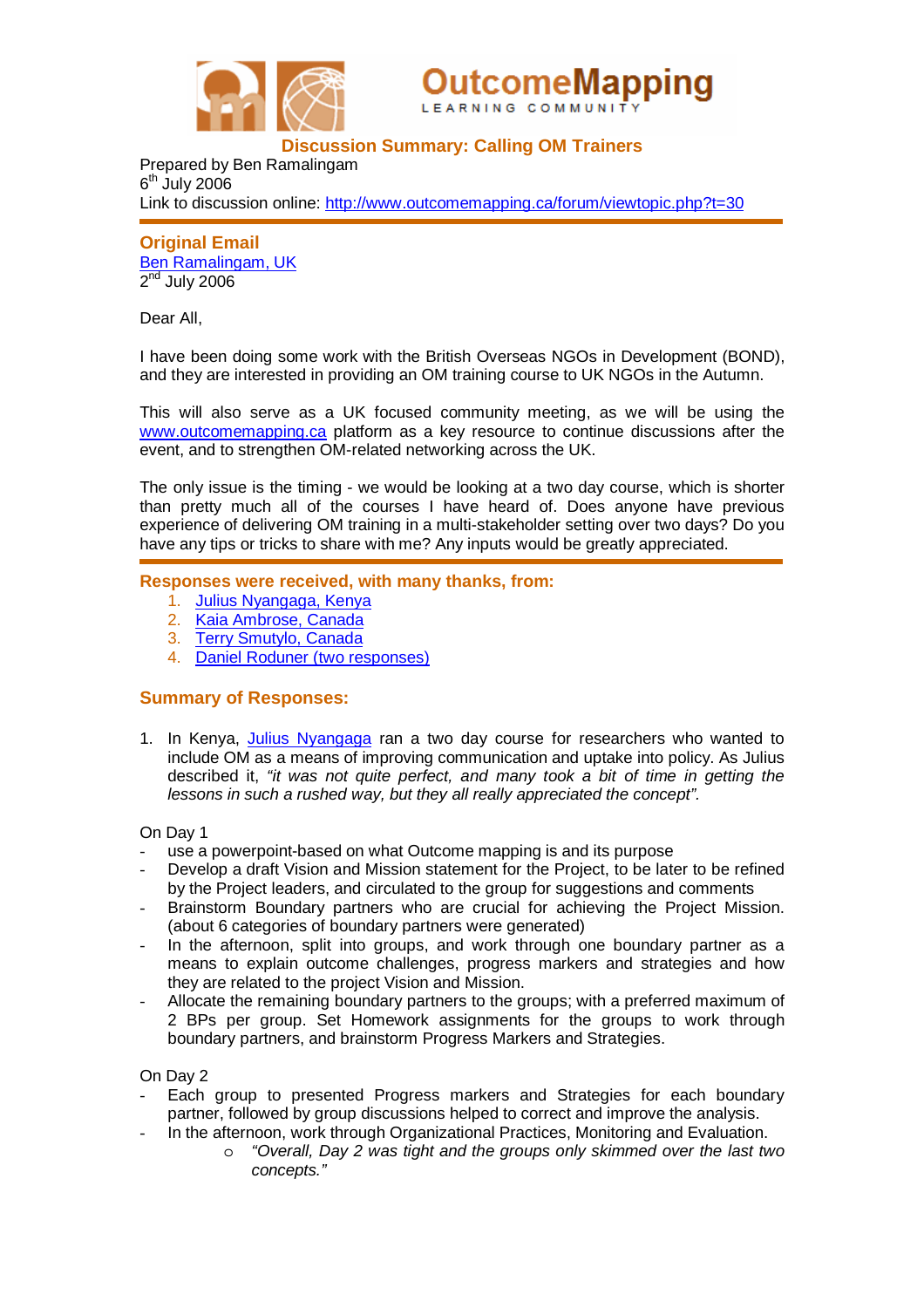

2. [Kaia Ambrose](http://www.outcomemapping.ca/members/member.php?id=47), who had just done a two day course in Costa Rica with Natalia Ortiz, drew from this and a wealth of previous OM training experience to suggest the following things which worked well in her session:

utcomeMapping

 $\overline{1}$ 

- a pre-course profile of participants as well as their expectations in order to tailor effectively.
- spend about 2 hours introducing OM, as well as identifying participant perceptions on M/E in general (e.g. challenges, what are their needs for M/E and what characteristics a good M/E system should have).
- Do Vision and Mission relatively quickly so that you can do group work and dynamic exercises around the next three steps
	- Focus on Boundary Partners, Outcome Challenges and Progress Markers
		- o *"I find this is the essence of OM and behavioural change, and participants often have the most questions around these three "steps".*
- After individual group work the three key steps, work through the strategy map as a whole, and then go back into groups to identify a few examples of Oganizational practices.
- if there is time, it is useful to "bring it all together" by asking the group: "where do you think OM is useful in your organization, where is it not useful, where would you encounter challenges in applying it and how would you overcome those challenges?"
- A key challenge was doing justice to the M&E component without rushing over it
- 3. [Terry Smutylo](http://www.outcomemapping.ca/members/member.php?id=94), who has done OM training sessions in sessions ranging from two hours to five days concurred that two days was too short. He raised the issue of the goals of the training session, and if these were to have people start using the method with some accuracy, grow in competence and champion it in their organizations, then his recommendation was five separate strategies. Terry also suggested that *"if the participants are from different organizations, try to manage participation to maximize common ground. Ideally… have several people from each organization so they could work on their real work together. Failing that, group people based on similarities of outcomes and strategies their organizations use."* Terry's five suggested strategies for dealing with a 2 day workshop are summarised in the strategy map below.

| <b>STRATEGY</b>                                                                                                                             | <b>CAUSAL</b>                                                                                                                                                                         | <b>PERSUASIVE</b>                                                                                                                                                         | <b>SUPPORTIVE</b>                                                                                                                       |
|---------------------------------------------------------------------------------------------------------------------------------------------|---------------------------------------------------------------------------------------------------------------------------------------------------------------------------------------|---------------------------------------------------------------------------------------------------------------------------------------------------------------------------|-----------------------------------------------------------------------------------------------------------------------------------------|
| <b>STRATEGIES</b><br><b>AND</b><br>AIMED<br>ACTIVITIES<br><b>SPECIFIC</b><br>$\mathsf{A}$<br>AT<br><b>INDIVIDUAL</b><br>OR.<br><b>GROUP</b> | Require<br>I1:<br>that<br>attendance at the the<br>OM<br>day<br>two<br>workshop be either<br>preceded<br>by,<br>or<br>followed by, some<br>faciitatated practical,<br>applied OM work | Have<br>12:<br>enough<br>mentor/facilitators<br>on.<br>hand so that coaching<br>is.<br>available<br>to<br>individuals and break<br>out groups throughout<br>the sessions. | 13: make post-training<br>coaches available for<br>follow up support to<br>those who start using<br>and have questions or<br>get stuck. |
| <b>STRATEGIES</b><br><b>AND</b><br><b>ACTIVITIES AIMED</b><br>AT INDIVIDUAL OR<br>GROUP'S<br><b>ENVIRONMENT</b>                             | E1 - None                                                                                                                                                                             | E1: initiate a dialogue<br>with the heads of the<br>participants' orgs about<br>opening up space for<br>experimenting with the<br>new methodology.                        | E3: get a funder or two<br>on board to support<br>use of OM.                                                                            |

Strategy Map: Delivering a 2 day OM workshop<sup>1</sup>

 $\overline{a}$ 

<span id="page-2-0"></span> $1$  Note: For more information about the strategy map process, look at the OM Manual via the following link: <http://www.outcomemapping.ca/resource/resource.php?id=83>